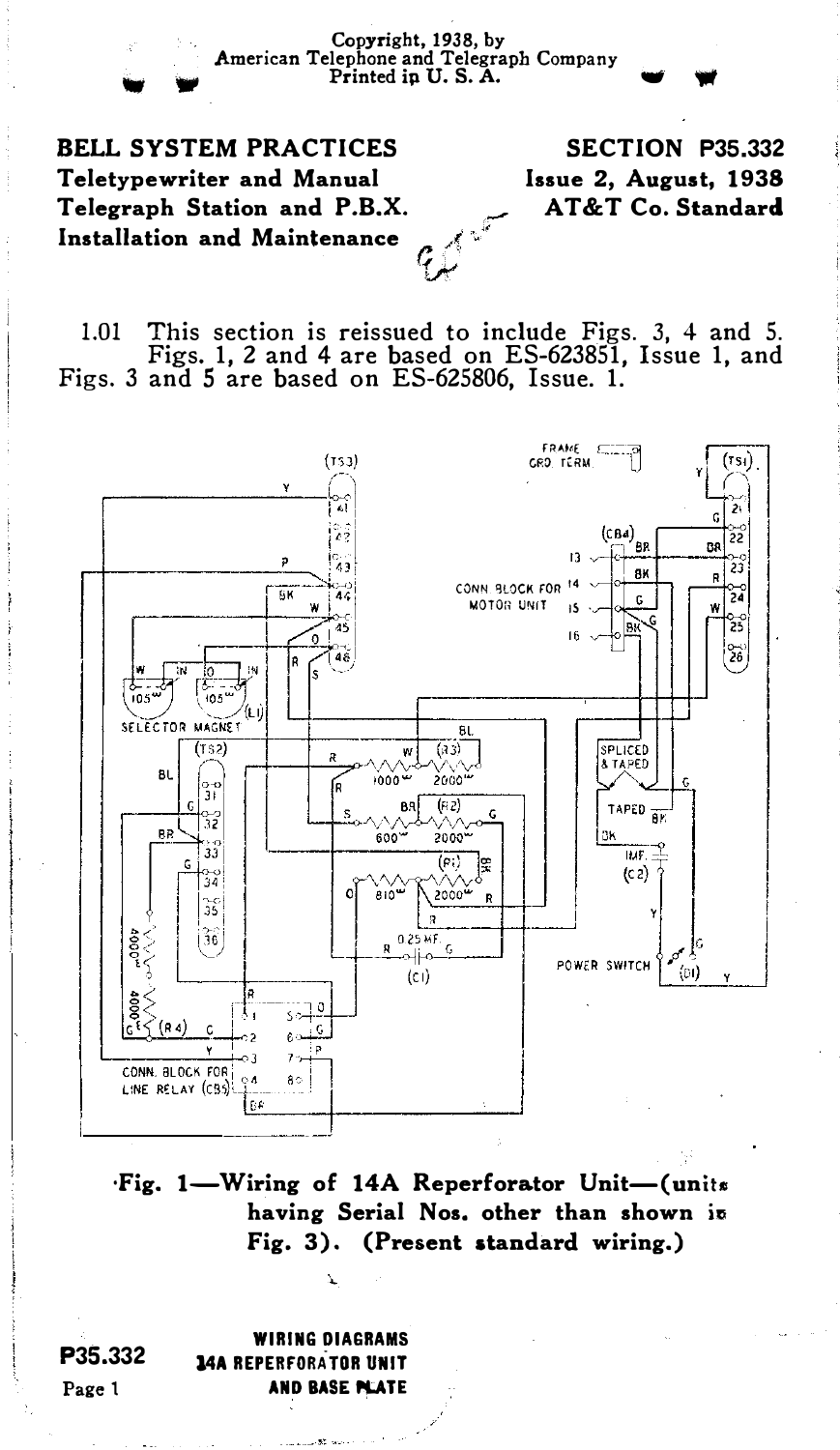

FRAME GRD, TERM.

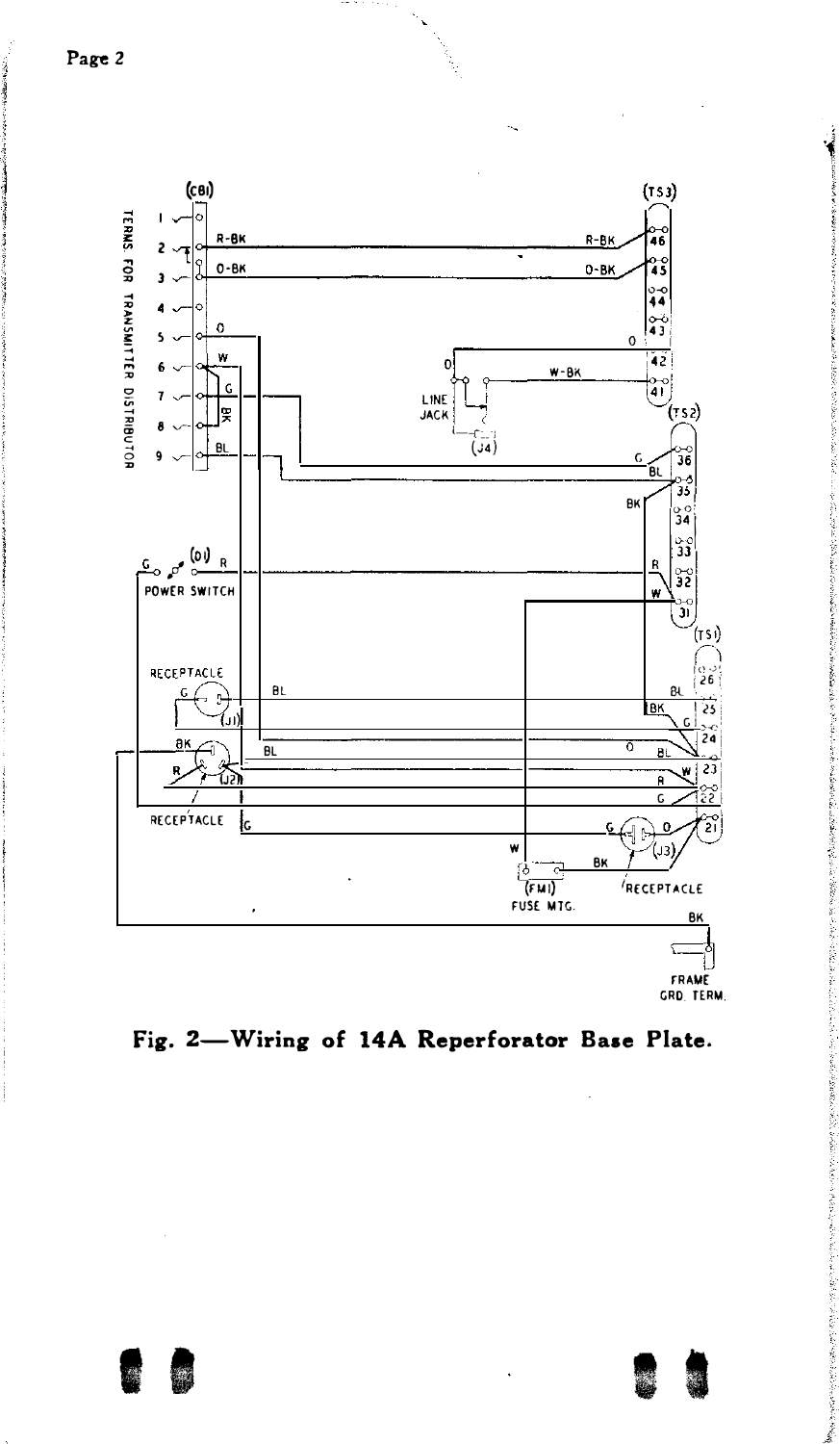

Fig. 3-Wiring of 14A Reperforator-Units having Serial Numbers between 7314 and 7620 inclusive. (Wiring of earlier sets.)

P35.332 Page 3 WIRING DIAGRAMS 14A REPERFORA TOR UNIT AND BASE PLATE

 $\bullet$